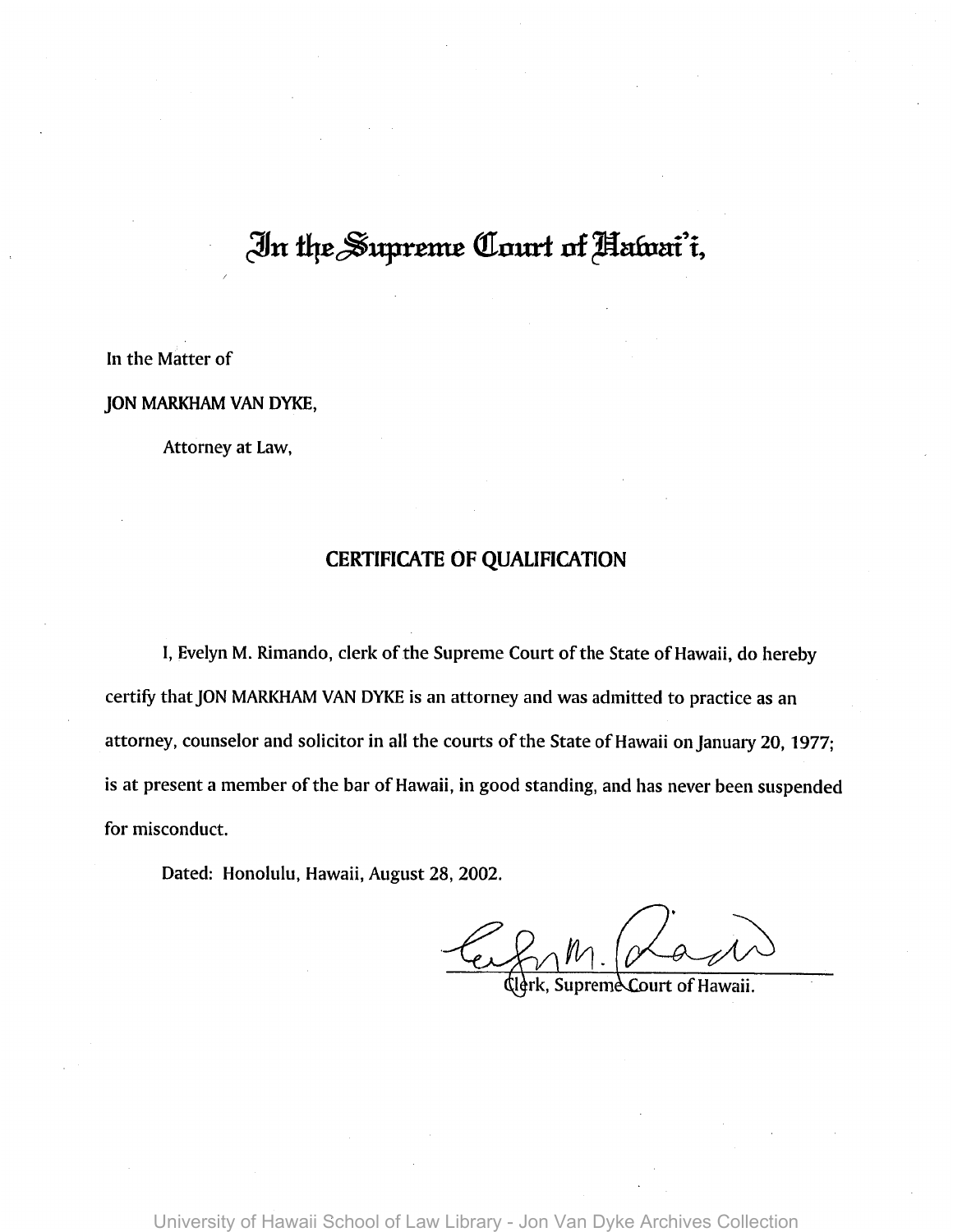JON M. VAN DYKE 2515 Dole Street Honolulu, Hawai'i 96822 Telephone: 808-956-8509

# **IN THE KOSRAE STATE COURT**

#### **TRIAL DIVISION**

| <b>GERSON JACKSON,</b>                      |  |
|---------------------------------------------|--|
| Plaintiff,                                  |  |
| VS.                                         |  |
| <b>KOSRAE STATE ELECTION</b><br>COMMISSION, |  |
| Defendant.                                  |  |
|                                             |  |

Civil Action No.

PETITION OF NONRESIDENT ATTORNEY TO APPEAR IN A SPECIAL CASE

# **PETITION OF NONRESIDENT ATTORNEY TO APPEAR IN A SPECIAL CASE**

I, **JON M. VAN DYKE,** located at 2515 Dole Street, Honolulu, Hawai'i 96822, hereby apply to the Kosrae State Court to appear and participate in the above-titled action on behalf of the Plaintiff.

I am a member in good standing of the bars of the State of Hawai'i (active), the State of California (inactive), and the District of Columbia (inactive). I have appeared before the U.S. District Courts of Hawai'i and Northern California, the U.S. Court of Appeals for the Ninth Circuit, the Administrative Tribunal of the Asian Development Bank, the Supreme Court of the Federated States of Micronesia, the Supreme Court of the Republic of Palau, and the Supreme

1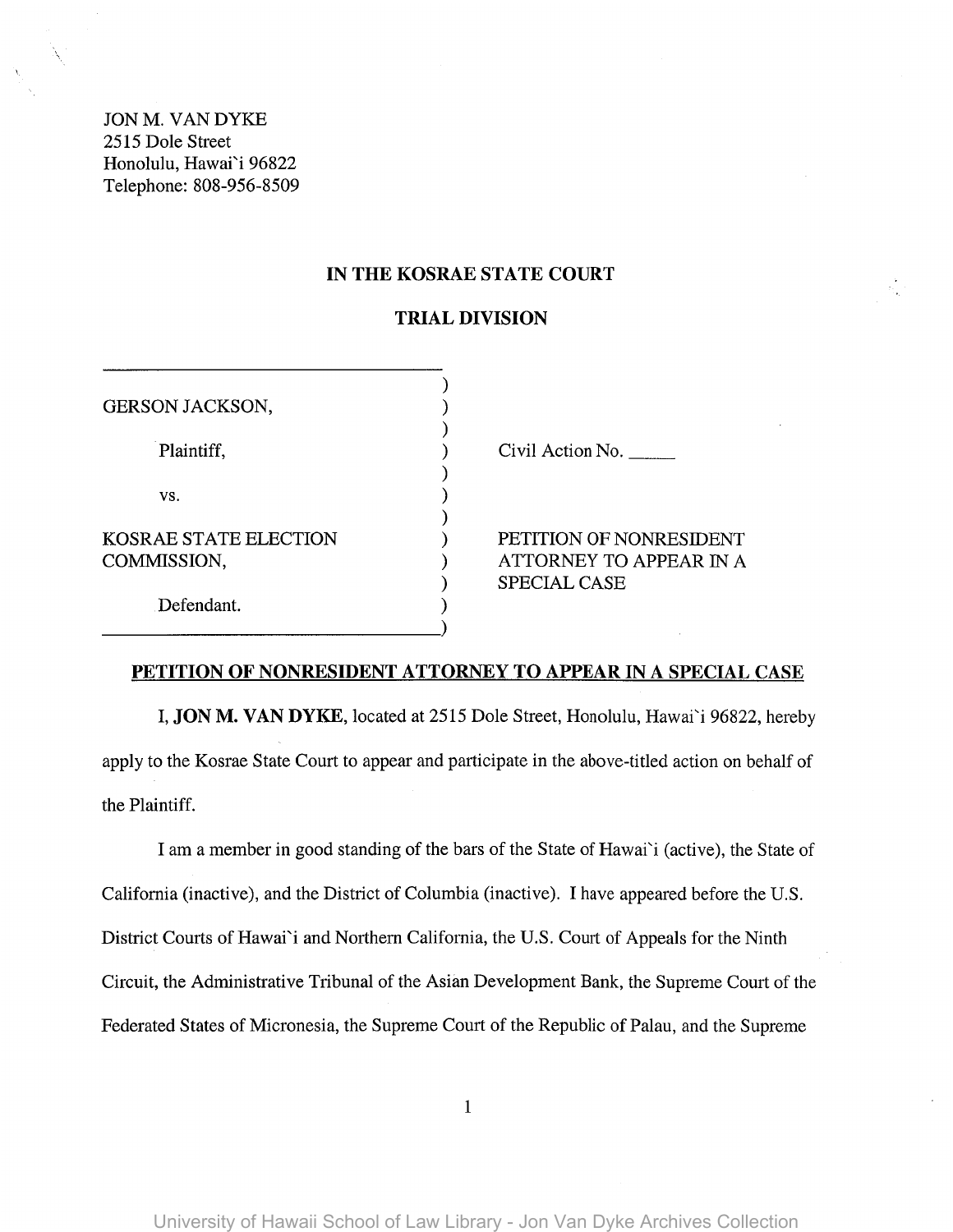Court of the Republic of the Marshall Islands.

I am not a resident of, nor am I regularly employed or engaged in business, professional or other activities in the Federated States of Micronesia. My residential address is 4191 Round Top Drive, Honolulu, Hawai'i 96822. I am not currently suspended or disbarred from any court, nor have I ever been sanctioned or disciplined in any manner by any court.

In the above-captioned case, I will be working with local counsel Andrea Hillyer, P.O. Box Drawer D, Pohnpei, FM 96941, telephone number 691-320-6400, who is a member of the bar of this Court and who maintains an office in Pohnpei for the practice of law. She is the attorney with whom the Court and opposing counsel may readily communicate regarding the conduct of this case and upon whom papers may be served.

I declare under penalty of perjury that the foregoing is true and correct.

Dated this 27th day of August, 2002.

Jon M. Van Dyke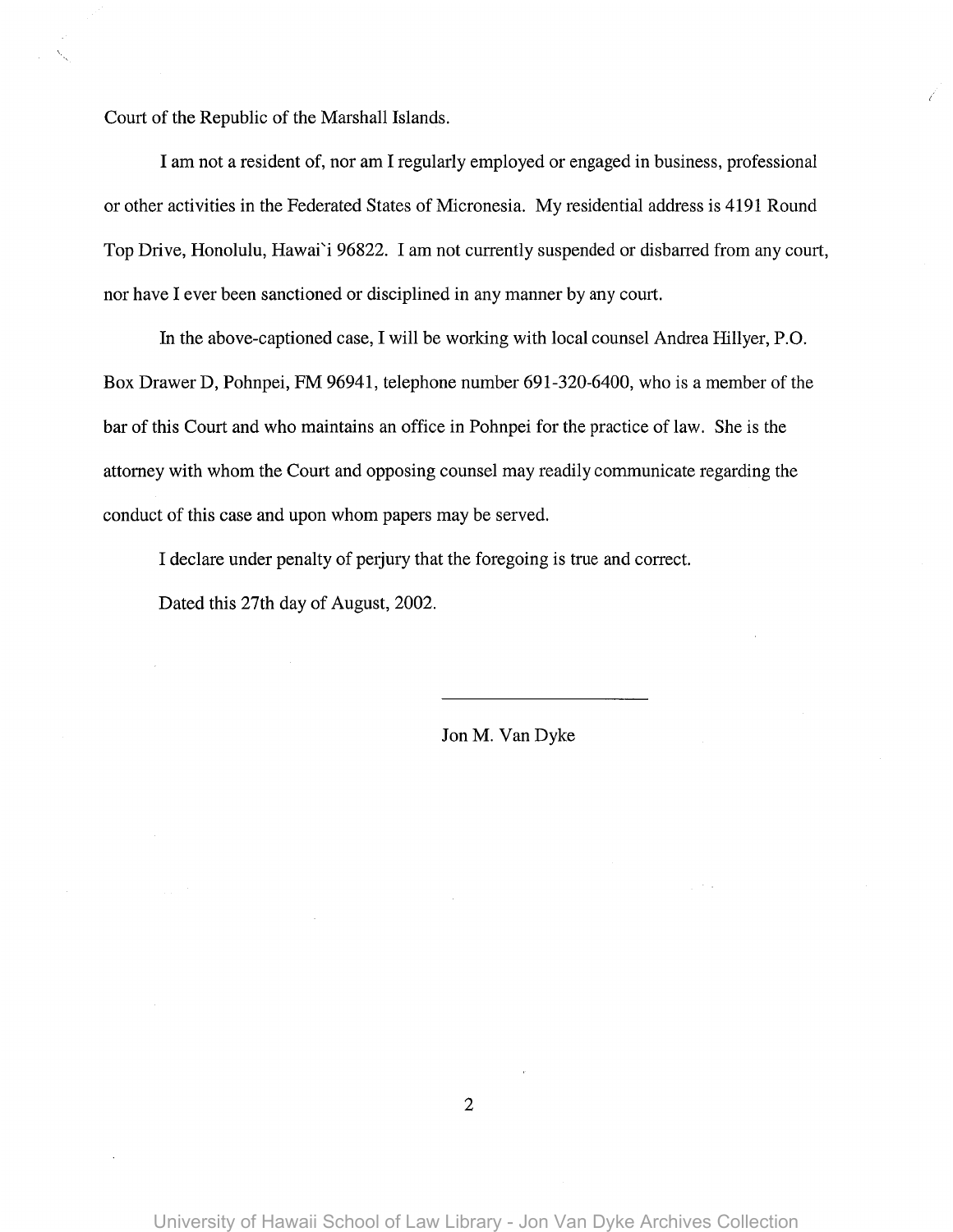#### IN THE KOSRAE STATE COURT

# TRIAL DIVISION

| <b>GERSON JACKSON,</b>                      |  |
|---------------------------------------------|--|
| Plaintiff,                                  |  |
| VS.                                         |  |
| <b>KOSRAE STATE ELECTION</b><br>COMMISSION, |  |
| Defendant.                                  |  |
|                                             |  |

Civil Action No.

MOTION TO ADMIT COUNCIL PRO HAC VICE; CERTIFICATE OF SERVICE

Comes now the undersigned on behalf of the Appellants in the above-captioned case, and hereby files this Motion pursuant to the Rules for Admission to Practice before the Kosrae State Court, regarding the admission of practice of Jon M. Van Dyke before this court in the instant case pro hac vice, and states as follows:

1. Plaintiff has retained Jon M. Van Dyke to work with local counsel for purpose of handling this case. Local counsel knowledgeable about litigation and capable of handling procedural matters is also available, and hence the granting of this motion will not cause any delay of the instant proceedings.

2. Jon M. Van Dyke is not a resident of the Federated States of Micronesia. He is a resident of the State of Hawai'i and is a member of the State Bar of Hawai'i, and is seeking admission to practice for the instant case only. He has previously participated as counsel in one other case in the FSM, *State of Chuuk* v. *Secretary of Dept. of Finance,* FSM App. Case No. P4-

1